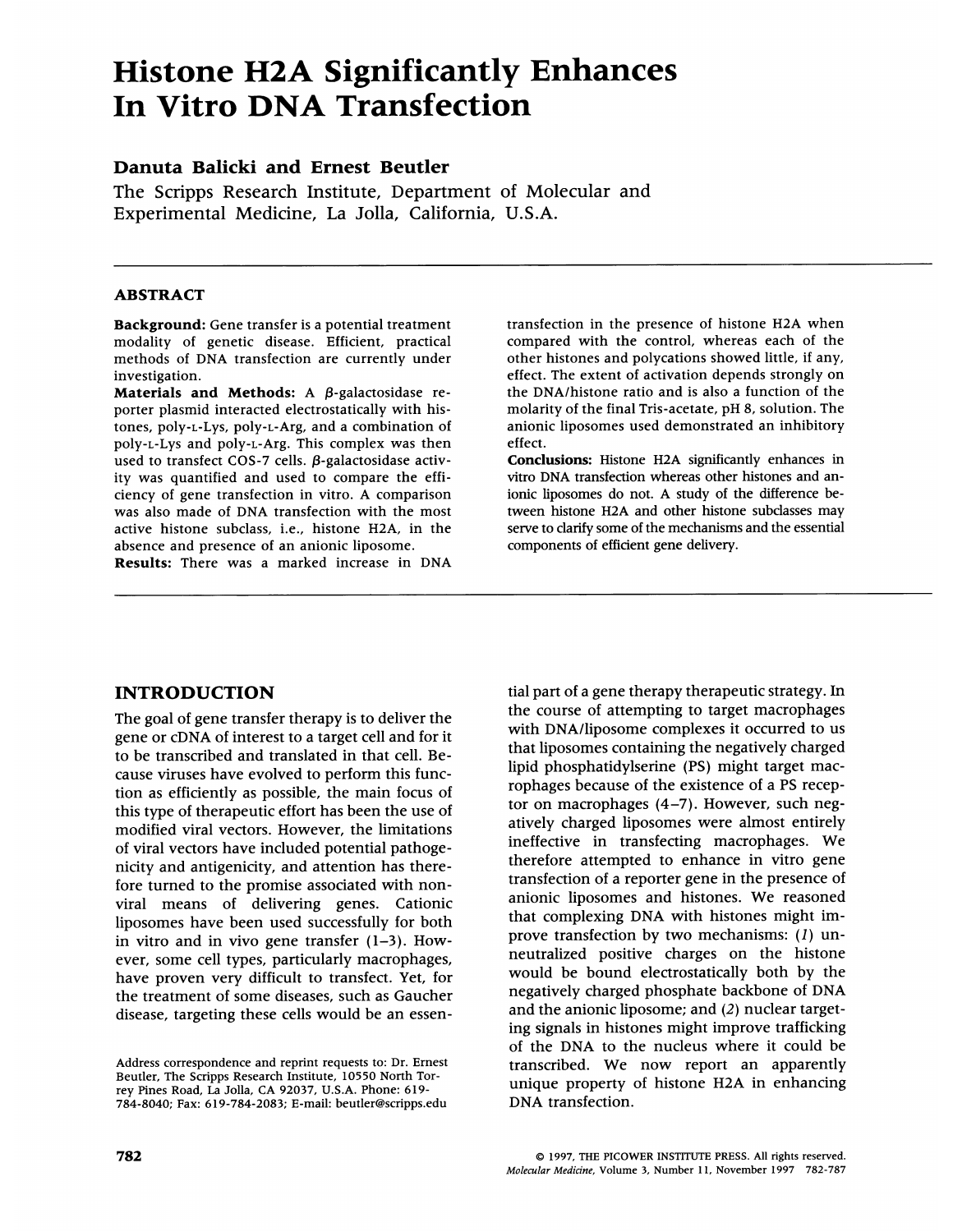## MATERIALS AND METHODS

## DNA, Histones, and Polycations

The plasmid DNA used throughout these experiments was  $pCMV\beta$  (Clontech, Palo Alto, CA).  $pCMV\beta$  is a  $\beta$ -galactosidase reporter plasmid under the control of <sup>a</sup> CMV promoter. Plasmid DNA was prepared using a Qiagen (Chatsworth, CA) Plasmid Giga kit and Endofree Plasmid Buffer Set. Dilutions of plasmid DNA were subjected to electrophoresis along with dilutions of lambda DNA-HindIlI Digest (New England Biolabs, Beverly, MA) on <sup>a</sup> 0.9% SeaKemGTG (Rockland, ME) agarose gel in  $\frac{1}{2} \times$  Tris-phosphate (TPE) buffer. Circularized plasmid DNA was then quantified using Stratagene's Eagle Eye II Still Video System (La Jolla, CA). Histone HI, histone H2A, histone H2B, histone H3, and histone H4 were purchased from Boehringer Mannheim (Indianapolis, IN). Poly-L-Lys hydrobromide (MW = 3970), and poly-L-Arg hydrochloride  $(MW = 12,100)$  were purchased from Sigma (St. Louis, MO).

#### Liposomes

The anionic liposomes contained phosphatidylcholine and phosphatidylserine (PC/PS) (5-7). These lipids, derived from brain, were purchased from Avanti Polar Lipids (Alabaster, AL) as stock solutions in chloroform. They were mixed in a 7:3 molar ratio in a round bottom flask. The chloroform was evaporated under argon (Parsons Airgas, San Diego, CA). Residual chloroform was eliminated under vacuum in a lyophilizer (Virtis Freezemobile 6, Gardiner, CA) over a 2-hr period. Sufficient sterile, double-distilled water was then introduced into the flask for a final lipid concentration of 2 mg/ml. The contents of the flask were vortexed until a homogeneous solution formed. The liposomes were then stored under argon at 4°C in sterile 15-ml polypropylene centrifuge tubes (Corning Inc., Corning, New York).

## Transfection Assay

The transfection assay is based on an in vitro assay previously described by J. H. Felgner et al. (8) with the following modifications: COS-7 (African green monkey SV40-transformed kidney cells, American Type Culture Collection, Rockville, MD) were maintained in Dulbecco's modified Eagle's medium (Biowhittaker, Walkersville, MD) supplemented with 10% heat inactivated fetal bovine serum (FBS) (Gemini Bio-products Inc., Calabras, CA), <sup>4</sup> mM L-glutamine (Gemini Bio-products Inc.), and 100 U penicillin- $100 \mu$ g streptomycin/ml medium (Gemini Bio-products Inc.). The cells were harvested with 0.05% Trypsin-0.53 mM EDTA-4Na (Life Technologies, Gaithersburg, MD), pelleted, resuspended in their usual culture medium, diluted in 0.85% NaCl (Sigma), and counted in a Coulter ZI apparatus (Coulter Corporation, Miami, FL). COS-7 cells were plated in 96-well, flat-bottom, tissue culture-treated polystyrene plates (Corning Inc.) at a density of  $4 \times 10^4$  cells per well and grown overnight in a humidified incubator at 37 $\degree$ C in the presence of 4% CO<sub>2</sub>. Culture medium was aspirated from the overnight cultures of COS-7 cells, and the cells were overlaid with 75  $\mu$ l/well of the binary DNAhistone H2A complex, the ternary DNA-histone H2A-PC/PS anionic liposome complex, or the corresponding controls. Four hours after transfection, 37.5  $\mu$ l of Opti-MEM 1 (Life Technologies) containing 30% heat inactivated FBS (Gemini Bio-products Inc.) was added to each well. Twenty-four hours post-transfection, 75  $\mu$ l of Opti-MEM <sup>1</sup> containing 10% heat inactivated FBS (Gemini Bio-products Inc.) was added to each well. Forty-eight hours post-transfection, all of the medium in each well was removed. Fifty microliters of lysis buffer (0.1% Triton X-100, <sup>250</sup> mM Tris, pH 8.0) was added to each well. The plates were then frozen at  $-70^{\circ}$ C and thawed once. Fifty microliters of phosphate-buffered saline (PBS), pH 7.4, was added to each well, except for the last column. The last column was reserved for a  $\beta$ -galactosidase standard curve. In this column, 50  $\mu$ l of two-fold serial dilutions of  $\beta$ -galactosidase grade VIII from E. coli (Sigma) were made in PBS, pH 7.4. Finally, 75  $\mu$ l of 1.0 mg/ml chlorophenol red galactopyranoside (CPRG; Boehringer Mannheim) in  $\beta$ -galactosidase buffer (60 mM sodium dibasic phosphate, pH 8.0, <sup>1</sup> mM magnesium sulfate, <sup>10</sup> mM KCl, 50 mM  $\beta$ -mercaptoethanol) was added in each well. In the presence of  $\beta$ -galactosidase, D-galactose is released from CPRG, yielding chlorophenol red; the red reaction product was used to quantitate the amount of  $\beta$ -galactosidase produced. The reaction was stopped by introducing 75  $\mu$ l of 20% Tris base (pH 11) into each well after sufficient time had elapsed for the standard curve to be in the appropriate linear range, usually between <sup>5</sup> and 15 min after the introduction of CPRG. The plates were read in a Thermomax plate reader (Molecular Devices, Sunnyvale, CA)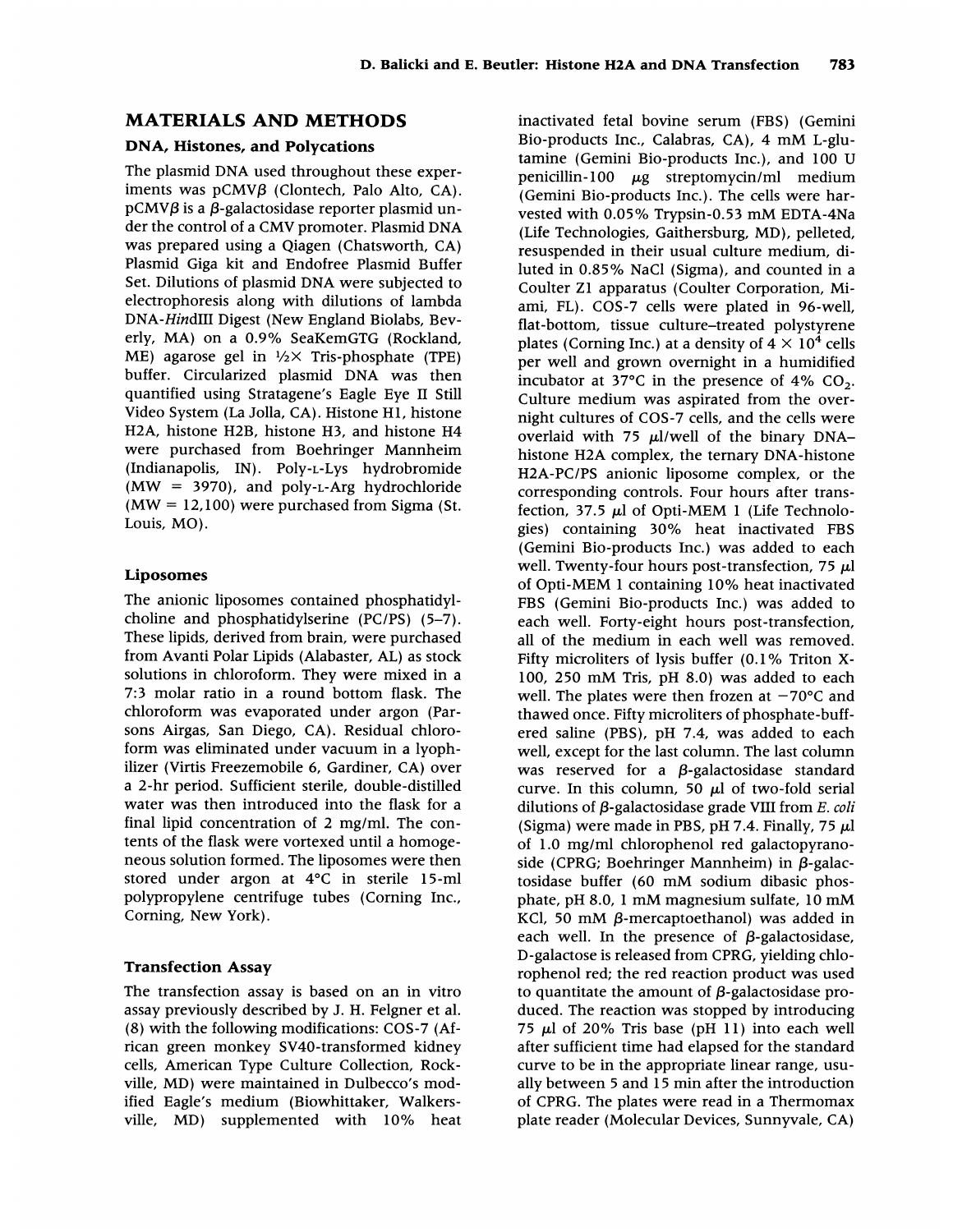at 575 nm. The optical density values obtained in test wells were then compared with those in the column containing the  $\beta$ -galactosidase standard and the result was expressed as the quantity of  $\beta$ -galactosidase produced per well. All assays were performed in triplicate.

## RESULTS

## Effect of Histones and Cationic Polyelectrolytes on Transfection Efficiency

Complexes of the five different subclasses of histones with DNA, poly-L-Lys, poly-L-Arg, and a combination of poly-L-Lys and poly-L-Arg were assayed for transfection efficiency. Plasmid DNA was diluted to a final concentration of 80  $\mu$ g/ml in <sup>240</sup> mM Tris-acetate, pH 8, made up in sterile endotoxin-free water (Biowhittaker's LAL Reagent Water, Walkersville, MD). Histones were diluted in sterile endotoxin-free water to a final concentration of <sup>1</sup> mg/ml. The polycations poly-L-Lys and poly-L-Arg were diluted in sterile endotoxin-free water to a final concentration of 147 and 150  $\mu$ g/ml, respectively, and used in this assay in an equivalent charge ratio (9,10) as in histones. Twenty microliters each of plasmid DNA, histones, or polycations at the above concentrations was combined for 30 min at room temperature in polypropylene tubes (Corning Inc.) and then added to 40  $\mu$ l of Opti-MEM 1 (Life Technologies) resulting in a final Tris-acetate concentration of 60 mM. Control experiments were performed by replacing the histone/ polycation component of the above experiments with sterile endotoxin-free water in the presence and absence of DNA; when DNA was omitted, it was replaced with a corresponding volume, pH, and molarity of Tris-acetate.

The average of triplicate samples and the standard error for each combination are presented in Figure 1. DNA transfection was markedly increased, to more than  $2 \times 10^5$  times the background level, in the presence of histone H2A as compared with the control, whereas each of the other histones and polycations studied showed little, if any, effect.

#### $\beta$ -galactosidase Expression in the Presence of Histone H2A with and without PC/PS Anionic Liposomes

To compare the effect of histone H2A on DNA transfection in the absence and presence of



FIG. 1.  $\beta$ -galactosidase formed (pg) by COS-7 cells transfected with  $pCMV\beta$  and control medium (C), DNA alone (DNA), and after complexing with the five different histone subclasses (HI, H2A, H2B, H3, H4), poly-L-Lys (Lys), poly-L-Arg (Arg), and a combination of poly-L-Lys and poly-L-Arg (Lys/Arg). Standard errors of the means of triplicates are shown.

PC/PS anionic liposomes, plasmid DNA was diluted to a final concentration of 80  $\mu$ g/ml in 20 mM Tris-acetate, pH 8, and combined with an equal volume of histone H2A at <sup>a</sup> concentration of <sup>1</sup> mg/ml in sterile endotoxin-free water (Biowhittaker's LAL Reagent Water). The mixture, a total volume of 35  $\mu$ l, was allowed to stand for 30 min at room temperature. Then 35  $\mu$ l of Opti-MEM <sup>1</sup> was added to the binary complex. PC/PS liposomes at an initial concentration of 2 mg/ml in <sup>20</sup> mM Tris-acetate, pH 8, were diluted in Opti-MEM <sup>1</sup> to a final concentration of 0.05 mg/ml and 0.04 mg/ml. Sixty microliters of the DNA-histone mixture was then added to 30  $\mu$ l of the liposomes for 30 min at room temperature. Control experiments were done in an identical fashion except that sterile water was substituted for liposomes.

Two different liposome concentrations were used. Figure <sup>2</sup> shows that DNA transfection was very efficient in the presence of histone H2A, but was diminished when anionic liposomes were added. In the absence of histone the liposomes alone were unable to produce any significant transfection of the COS-7 cells.

### $\beta$ -galactosidase Expression as a Function of Tris-Acetate Molarity

The effect of molarity of the solution in which the binary complex is formed was studied by varying the final Tris-acetate, pH 8, concentrations of the DNA-histone binary complex as follows: 1, 5, 15, 30, 60, and <sup>100</sup> mM (Fig. 3). The binary complexes studied were DNA-histone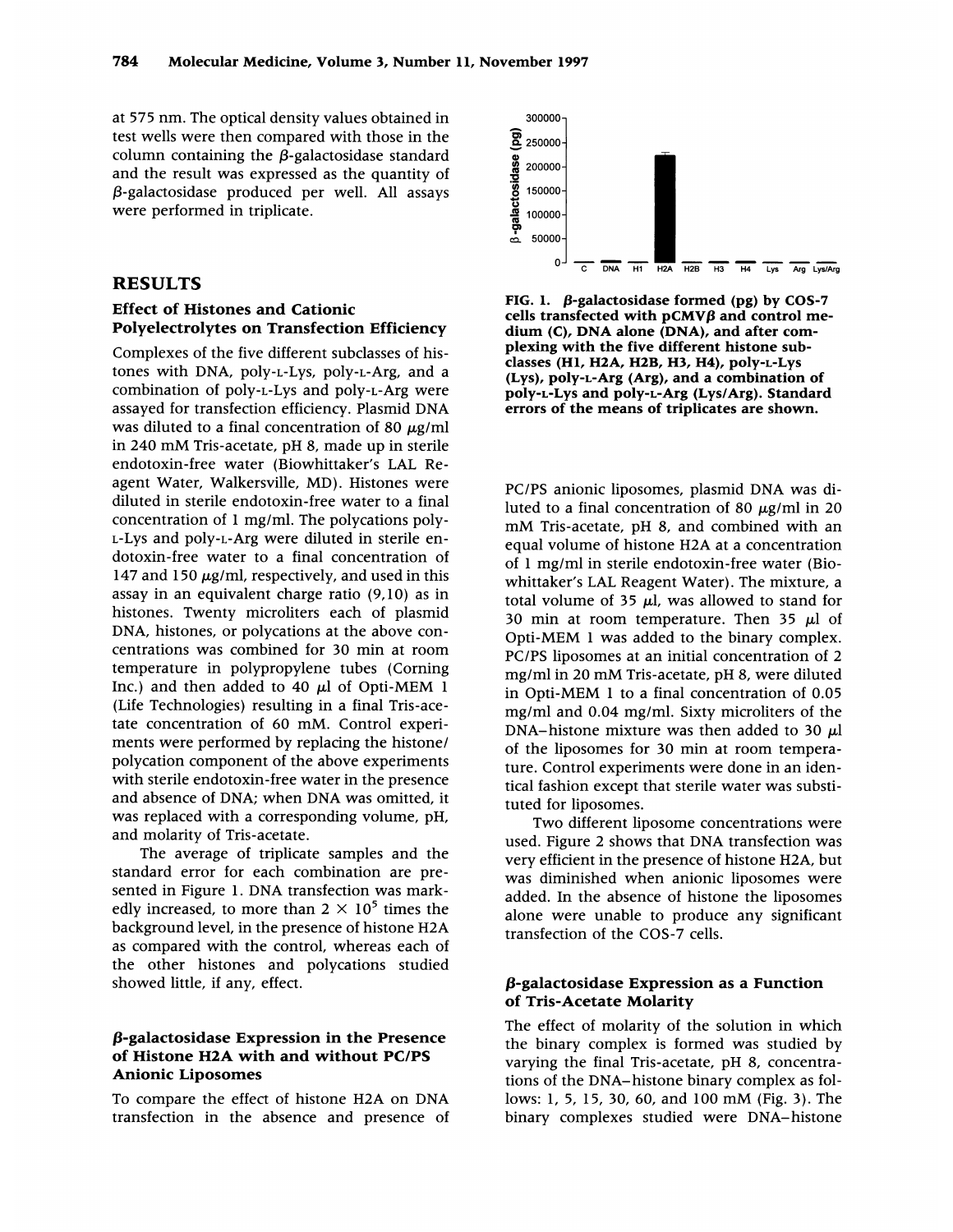

FIG. 2.  $\beta$ -galactosidase formed (pg) by COS-7 cells transfected with  $pCMV\beta$  with histone H2A alone (H2A) in the presence of anionic liposomes with histone (Lip 0.05 mg/ml + H2A, Lip  $0.40$  mg/ml + H2A) and in the presence of liposomes alone (Lip). Because dilution with the liposomes produce a slight change in ionic strength, separate H2A controls are shown. Standard errors of the means of triplicates are shown.

H2A and DNA-histone HI. In the controls the histone component was replaced with endotoxin-free water. In this system,  $\beta$ -galactosidase activity in the histone H2A experiment peaked at 60 mM Tris-acetate, pH 8.  $\beta$ -galactosidase activity was negligible with histone HI.

#### $\beta$ -galactosidase Expression as a Function of the DNA/Histone H2A Ratio

The effect of the DNA/histone H2A ratio was analyzed by varying the DNA concentration throughout the range of 20, 40, 80, and 160  $\mu$ g/ml (Table 1). Each of these DNA concentrations was then combined with an equal volume of histone H2A at 0.03125, 0.0625, 0.125, 0.25, 0.5, 1, 2, and 4 mg/ml, respectively, in triplicate for 30 min at room temperature in polypropylene tubes. The volume of the resulting binary complex was 40  $\mu$ l and this volume was combined with 40  $\mu$ l of Opti-MEM 1, yielding a final Tris-acetate, pH 8, concentration of 60 mM. As shown in Table 1, only <sup>3</sup> of the 32 combinations tested resulted in significant  $\beta$ -galactosidase activity; these were the combinations of histone H2A at 1 mg/ml (71.6  $\mu$ M) with DNA at 80  $\mu$ g/ml (0.0168  $\mu$ M), and histone H2A at 0.5 mg/ml (35.8  $\mu$ M) with DNA at 40  $\mu$ g/ml



FIG. 3.  $\beta$ -galactosidase formed (pg) by COS-7 cells transfected with  $pCMV\beta$  and histone HI  $\left( \bullet \right)$  and H2A  $\left( \blacksquare \right)$  as a function of the molarity of the Tris-acetate, pH 8, buffer in which the binary histone-DNA complex was made. Standard errors of the means of triplicates are shown.

(0.00084  $\mu$ M) and 20  $\mu$ g/ml (0.0042  $\mu$ M), respectively. Peak activity was observed using the combination of histone H2A at 0.5 mg/ml (35.8  $\mu$ M) and DNA at 40  $\mu$ g/ml (0.0084  $\mu$ M), a molar ratio of about 4000:1 for histone to DNA.

## DISCUSSION

In the transfection assay that we have described, DNA transfection is significantly enhanced in the presence of histone H2A, and this activity is partially inhibited in the presence of anionic liposomes. Transfection efficiency in the presence of histone H2A increases as <sup>a</sup> function of the molarity of the medium in which the binary complex is formed. Significantly, neither histone HI, H2B, H3, H4, poly-L-lysine, poly-L-arginine, nor a combination of these two polycations at an equivalent charge ratio showed any significant effect on DNA transfection. This shows clearly that our results cannot be attributed solely to the presence of basic amino acids but to a unique property of the histone H2A molecule.

Little is known of the effect of histones on the transfection of cells. Histone H2A has been reported to increase the efficiency of retroviral infection, possibly as a result of the basic amino acid transport capacity of the cell surface receptor for ecotropic murine retroviruses  $(11)$ . A few very recent publications studying the effect of histones on gene expression in the presence of liposomes and polyamines have appeared (12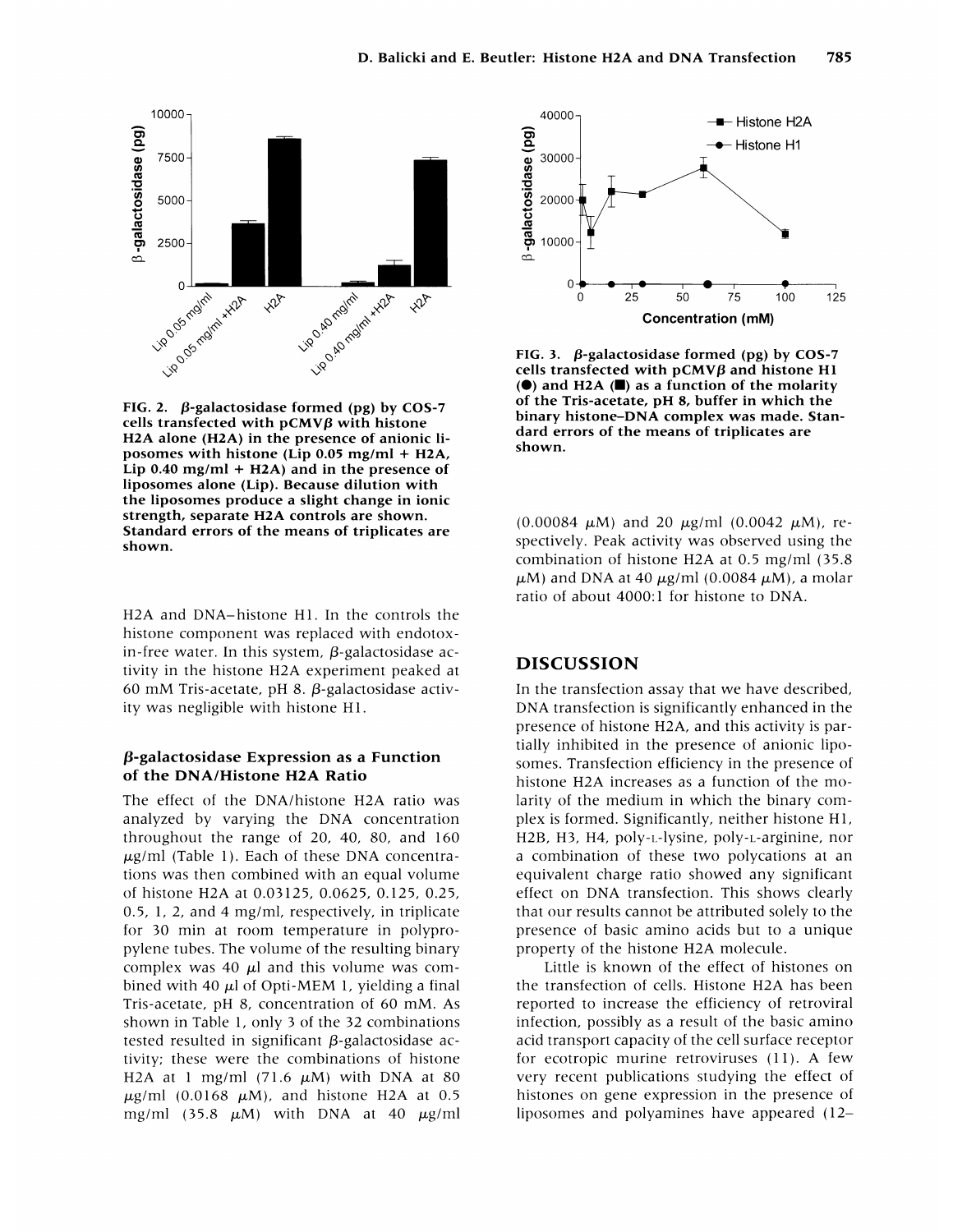TABLE 1.  $\beta$ -galactosidase activity (µg) of COS-7 cells transfected with pCMV $\beta$  (20, 40, 80, and 160 µg/ ml) and histone H2A (0.03125, 0.0625, 0.125, 0.25, 0.5, 1, 2, and 4 mg/ml)

| Histone H <sub>2</sub> A<br>mg/ml $(\mu M)$ | DNA 160 $\mu$ g/ml<br>$(0.0337 \mu M)$ | DNA 80 $\mu$ g/ml<br>$(0.0168 \mu M)$ | DNA 40 $\mu$ g/ml<br>$(0.0084 \mu M)$ | DNA 20 $\mu$ g/ml<br>$(0.0042 \mu M)$ | $\bf{0}$      |
|---------------------------------------------|----------------------------------------|---------------------------------------|---------------------------------------|---------------------------------------|---------------|
| 4.0(286.5)                                  | $7.80 \pm -0.60$                       | $4.94 \pm 0.35$                       | $2.69 \pm 2.01$                       | $0.55 \pm 0.028$                      |               |
| 2.0(143.3)                                  | $9.54 \pm 1.17$                        | $7.92 \pm 3.38$                       | $0.19 \pm 0.14$                       | $0.074 \pm 0.073$                     |               |
| 1.0(71.6)                                   | $0.93 \pm 0.17$                        | $158.23 \pm 18.65$                    | $4.70 \pm 2.80$                       | $-0.23 \pm 0.022$                     |               |
| 0.5(35.8)                                   | $2.03 \pm 0.45$                        | $0.93 \pm 0.10$                       | $195.18 \pm 8.77$                     | $37.50 \pm 1.87$                      |               |
| 0.25(17.9)                                  | $0.37 \pm 0.10$                        | $0.65 \pm 0.20$                       | $-0.56 \pm 0.17$                      | $10.80 \pm 3.13$                      |               |
| 0.125(8.95)                                 | $0.73 \pm 0.23$                        | $0.88 \pm 0.50$                       | $-0.62 \pm 0.06$                      | $1.22 \pm 1.37$                       |               |
| 0.0625(4.48)                                | $0.65 \pm 0.22$                        | $0.98 \pm 0.38$                       | $-0.93 \pm 0.23$                      | $-0.59 \pm 0.27$                      |               |
| 0.03125(2.24)                               | $1.04 \pm 0.47$                        | $0.81 \pm 0.18$                       | $-1.01 \pm 0.23$                      | $-1.18 \pm 0.12$                      |               |
| $\Omega$                                    | $-0.11 \pm 0$                          | $0.42 \pm 0.50$                       | $-0.09 \pm 0.06$                      | $0.65 \pm 0.17$                       | $0.003 \pm 2$ |

The combinations giving the most efficient transfection are shown in bold. The values shown are the means of triplicates  $\pm$  1 S.E.

14). The postulated mechanism by which histone HI increases gene transfection is through DNA condensation. In these studies, histone HI was considered to be the subclass of histones that mediates efficient gene transfer. In our assay system histone HI manifested negligible activity compared with histone H2A. The difference in our results may be accounted for by the composition of our polyplexes (cationic polymer/nucleic acid complex) (15), histone source, and the manner in which the components of our assay were diluted, i.e., Tris-acetate buffer vs. Opti-MEM 1. We have also tried to limit the endotoxin content in our system as it is known to diminish the efficiency of DNA transfection (16), and all analyses were performed in the absence of chloroquine.

The mechanism of the striking effect of histone H2A on transfection efficiency is not yet clear. It could be that this histone increases the number of plasmids that enter the cell or that it improves the efficiency with which the plasmids are expressed, either by facilitating their entry into the nucleus or by increasing the efficiency with which they are transcribed. The extraordinary difference between the effect of histone H2A and the other histones tested is of special interest and may lead to further insights into the mechanism of action. It may be that there are amino acid sequences in histone H2A, not represented in other histones, that are important for efficient transfection. It may also be that the

extent or location of acetylated residues in this histone are of special importance, since a correlation between histone acetylation and transcriptionally active chromatin is known to exist (17,18).

## ACKNOWLEDGMENTS

Drs. P. L. Felgner and 0. Zelphati (Vical, Inc., San Diego, CA) are gratefully acknowledged for numerous helpful discussions. We thank Dr. Timo L. M. ten Hagen (Rotterdam, The Netherlands) for his gift of PC/PS liposomes that were used in preliminary experiments. Susan Sackmann is gratefully acknowledged for skillful technical assistance. D. Balicki is a recipient of The Medical Research Council of Canada's Clinician-Scientist Award. This is manuscript 11055-MEM from The Scripps Research Institute. This work was supported by National Institutes of Health grant RR00833 and the Stein Endowment Fund.

#### REFERENCES

- 1. Felgner PL. (1997) Nonviral strategies for gene therapy. Sci. Am. 276: 102-106.
- 2. Zhu N, Liggitt D, Liu Y, Debs R. (1993) Systemic gene expression after intravenous DNA delivery into adult mice. Science 261: 209-211.